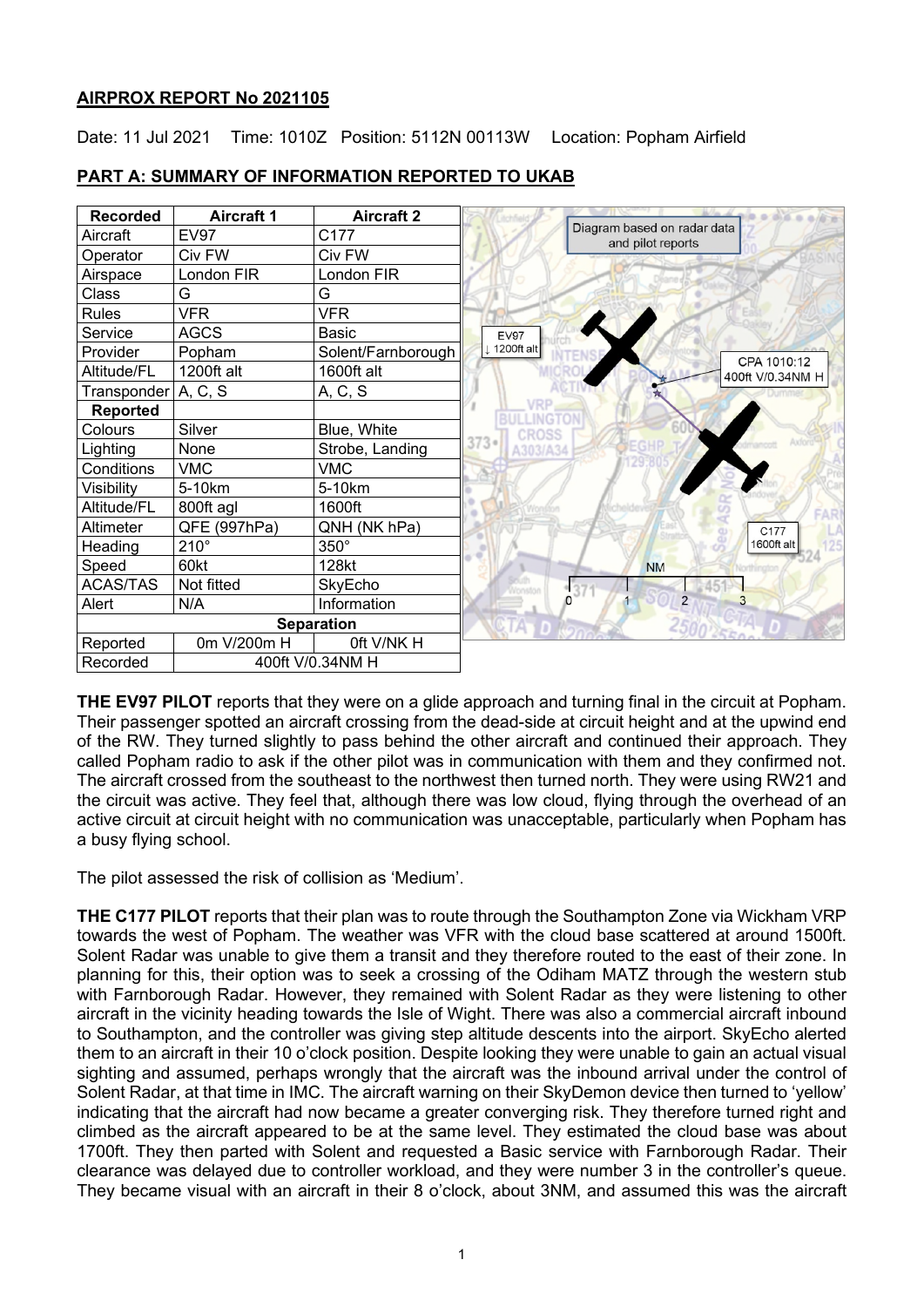they had observed on the SkyEcho device. At no time did they think there had been a close Airprox. Their request to cross the Odiham stub to the west was given but by then they had turned onto 350º to avoid entering. This took them closer to Popham aerodrome than they would have liked, and they estimate that they routed to the northeast of the aerodrome, climbing now to 1800ft as the cloud base was higher north of the Solent Zone. In hindsight, a better threat and error consideration would have been to go straight to Farnborough Radar rather than remain with Solent. Ideally a Traffic Service would have been much better, however as the NOTAMs reported reduced services, due to workload issues, they did not request one. In the future they will certainly ask for this service in what is a complex and busy piece of airspace.

The pilot assessed the risk of collision as 'Low'.

**THE POPHAM AIR/GROUND OPERATOR** reports that the EV97 pilot called final for RW21 and mentioned that another aircraft was very close to them. They replied that no other aircraft pilot had called them on finals, and then looked at the PilotAware screen and noticed an aircraft indication covering the EV97 with a registration of [supplied], but it was not talking to them. The aircraft was flying south-to-north, they called the registration but received no reply. No aircraft had asked for an overflight of the airfield. When the pilot of the EV97 came into the tower to log in, they informed them that they had been at about 600ft on finals and another aircraft had come very close to them.

**THE SOUTHAMPTON CONTROLLER** reports that the C177 pilot called on the Solent Radar frequency to request a transit at 09:53. The position was in the vicinity of Portsmouth at 1400ft, details were taken and a squawk of 3662 was issued and a Basic Service provided, however a transit was not available due to IFR commercial traffic in the CTA. The C177 pilot was routed to the east of New Alresford VRP, before continuing towards Popham, the service was terminated once clear of the Solent CTA (at time 10:07), and the aircraft was then advised to call their en-route frequency squawking conspicuity. At this point the aircraft had about 7NM to run to Popham.

**THE FARNBOROUGH CONTROLLER** reports that they were informed of the Airprox 10 days after it occurred, it was not reported on frequency.

# **Factual Background**

The weather at Odiham was recorded as follows:

METAR EGVO 110950Z AUTO 15008KT 9999 FEW015 BKN021 16/13 Q1016

# **Analysis and Investigation**

# **NATS Investigation Report**

An Airprox in the overhead of Popham Airfield at 1011 on 11/07/2021 had been filed by [EV97 pilot], and the Airprox Board alerted Farnborough of the filing. The C177 pilot was in receipt of a Basic Service (BS) from Farnborough at the time of the Airprox but no report of an Airprox was made on frequency.

The Airprox was reported as happening at 1011 in the Popham overhead at 800ft, whilst [C177 pilot] was in receipt of a BS from Farnborough radar. A Popham pilot reported the Airprox.

Farnborough LARS West and Zone were bandboxed at the time, in moderate traffic. RT was relatively constant, and the controller was dealing with Zone crossers as well as LARS tracks.

The C177 pilot called on frequency at 10:08:40 2.5NM SE of Popham at 1700ft and requesting Odiham MATZ penetration. A MATZ penetration, squawk of 0433, QNH1016 and BS were given. The C177 pilot was approaching Popham airfield on a NW track, which would pass the Popham overhead about 1NM to the NE.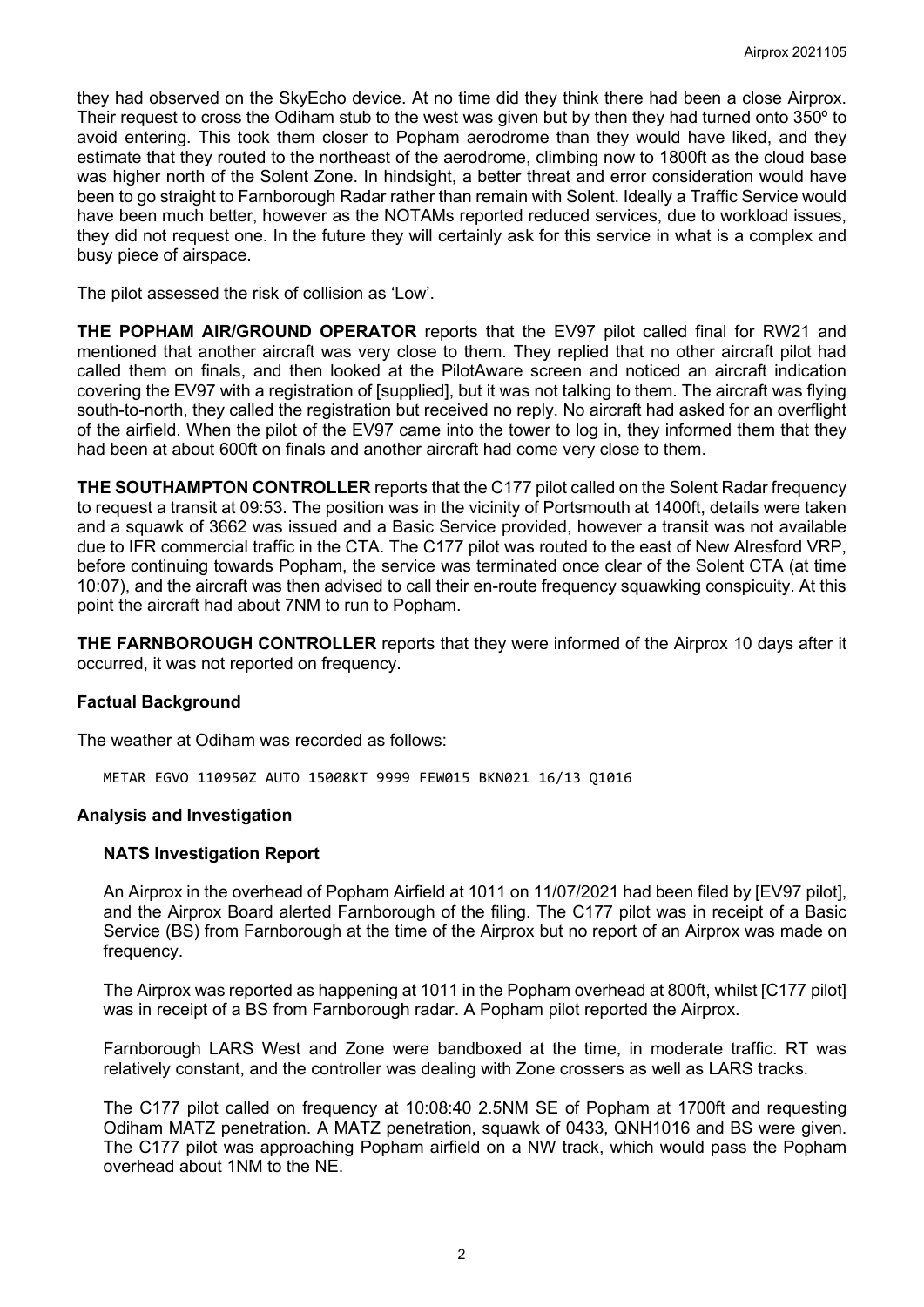At 10:09:30 [C177] is about 1.25NM to the east of the Popham overhead, tracking NW, and still on a 7000 squawk, as the controller had to repeat the squawk due to an incorrect readback. There is an aircraft squawking 7000 seen to the northwest of [C177] at 1300ft, having just departed Popham and was now north of Popham routing southeast on a converging track.

At 10:10:00 [C177] pilot sets the squawk and appears on radar. At this stage, the aircraft are 0.66NM horizontally and 400ft vertically apart according to the raw data. The distances and times are then as follows:



Figure 1: 1010:00 (Sqk 0433 C177, 7000 EV97)



Figure 2: 1010:07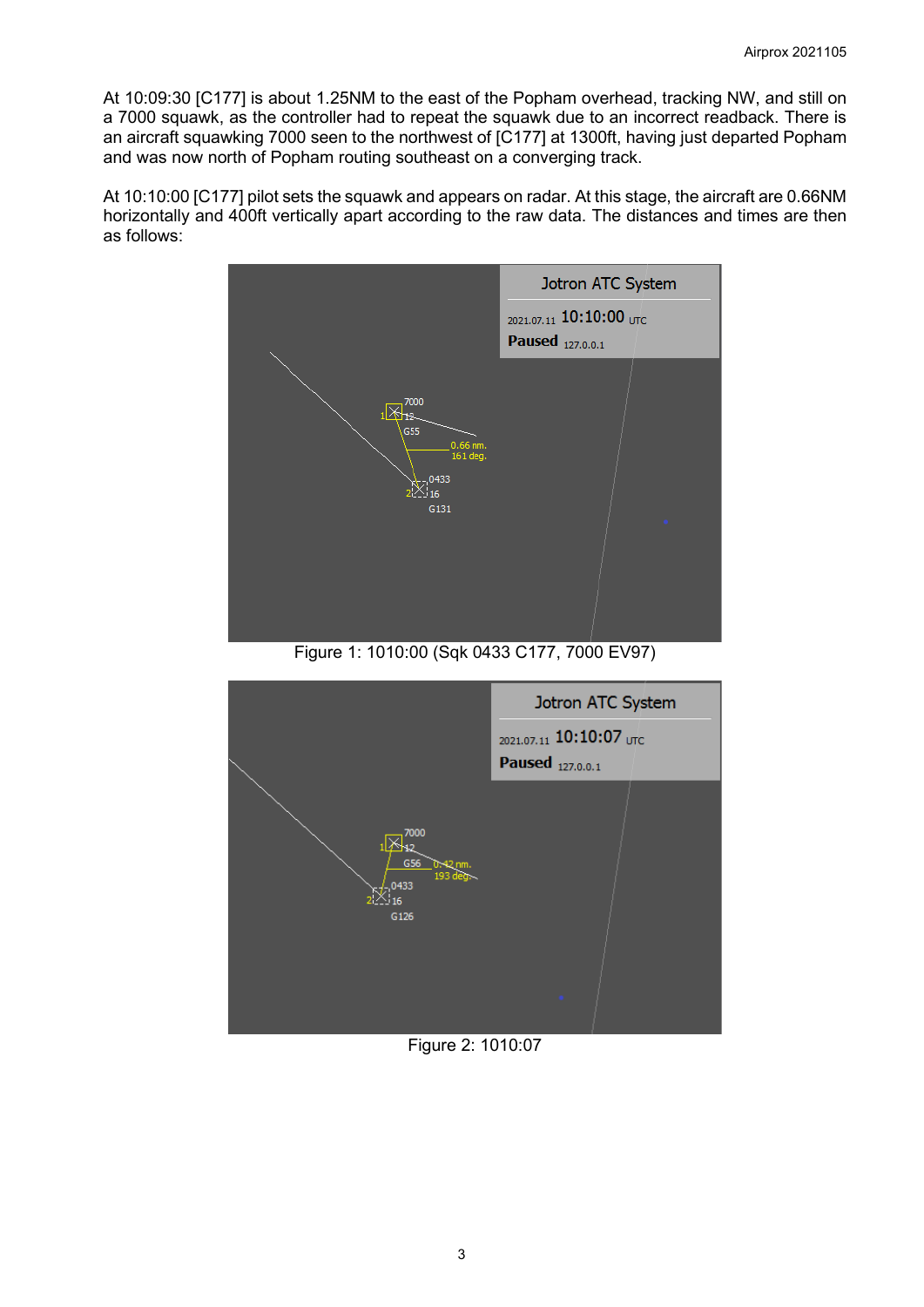

Figure 3: 1010:10 CPA 0.34NM H / 400ft V

No traffic was passed by the Farnborough controller, but [the C177] was not identified by the controller at this point, as EFPS replays show the controller had not validated or verified the Mode A/C readouts, and was dealing with a zone crosser. [The C177] was also 300ft above the traffic departing Popham at all times. Furthermore, the pilot did not switch on to a 0433 squawk until they were less than a mile from the 7000.

The controller's report states that they have no recollection of the event.

The [C177 pilot] called Farnborough radar and requested a Basic Service. By the time the squawk appeared on radar, they were already close to traffic by Popham, and the controller, busy with other tasks, did not validate and verify the aircraft's squawk until it was past Popham.

The Airprox occurred in the overhead of Popham. Radar replays show that the aircraft were 0.34NM laterally and 400ft vertically apart. This occurred moments after a Basic Service for [C177 pilot] was requested and accepted by Farnborough.

CAP493 Section 1: Chapter 12: UK Flight Information Services, paragraph 2E.1 under the heading Traffic Information, states: "*Given that the provider of Basic Service is not required to monitor the flight, pilots should not expect any form of traffic information from a controller*". Furthermore, paragraph 2F.1 states: "*Deconfliction is not provided under Basic service*."

# **UKAB Secretariat**

The EV97 and C177 pilots shared an equal responsibility for collision avoidance and not to operate in such proximity to other aircraft as to create a collision hazard.<sup>[1](#page-3-0)</sup> An aircraft operated on or in the vicinity of an aerodrome shall conform with or avoid the pattern of traffic formed by other aircraft in operation.[2](#page-3-1)

Whilst the C177 pilot reported altering their height and heading when they received information from their SkyEcho, UKAB believe this was before the Airprox, based upon the C177 pilot's description of the position of the conflicting aircraft.

<span id="page-3-0"></span><sup>1</sup> (UK) SERA.3205 Proximity.

<span id="page-3-1"></span><sup>2</sup> (UK) SERA.3225 Operation on and in the Vicinity of an Aerodrome.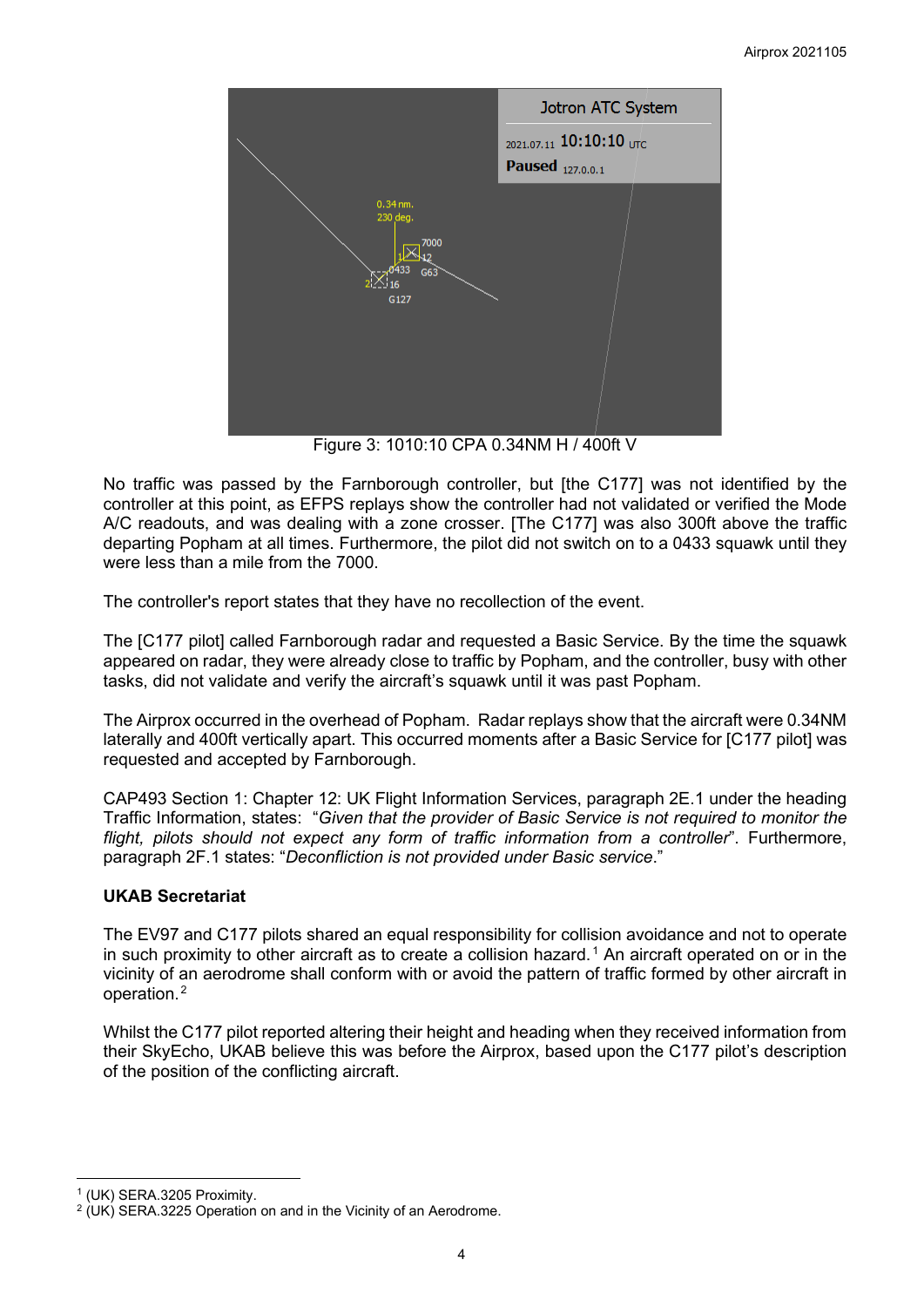# **Summary**

An Airprox was reported when an EV97 and a C177 flew into proximity at Popham airfield at 1010Z on Sunday 11<sup>th</sup> July 2021. Both pilots were operating under VFR in VMC, the EV97 pilot in receipt of an air/ground service from Popham and the C177 pilot in the process of agreeing a Basic Service from Farnborough.

# **PART B: SUMMARY OF THE BOARD'S DISCUSSIONS**

Information available consisted of reports from both pilots, radar photographs/video recordings and reports from the appropriate operating authorities. Relevant contributory factors mentioned during the Board's discussions are highlighted within the text in bold, with the numbers referring to the Contributory Factors table displayed in Part C.

The Board first considered the actions of the EV97 pilot. They were conducting a glide circuit and had no information about the C177 who was not on the Popham frequency (**CF6**). They saw the C177 as they were in a descending turn onto final and they elected to widen their turn to avoid the C177 (**CF9**) before continuing their circuit.

The Board then turned to the actions of the C177 pilot; they had been receiving a service from Southampton and had changed frequency to Farnborough when 2.5NM SE of Popham to request an Odiham MATZ penetration. They did not receive the penetration agreement and consequently chose to turn to avoid the MATZ. This course of action unfortunately meant that they entered the pattern of traffic at Popham airfield. Board members observed that there were several options available to the pilot and that a potentially safer course of action would have been to have either orbited, reduced speed, or continue through the MATZ, rather than flying through the active circuit at Popham (**CF3**). In the event, by choosing to turn to avoid the MATZ, the C177 pilot put themselves into conflict with aircraft in the Popham circuit (**CF4 & 5**). Members commented that the airfield is marked on the aeronautical chart and therefore it would be a reasonable to expect that the C177 pilot should have been aware of its presence(**CF6**), they also commented that this particular airfield often has a very busy circuit. The C177 pilot reported receiving an RA from their SkyEcho and saw an aircraft at 3NM, which they believed was the RA report however, the Board opined that their reported visual separation (of this traffic) would probably not result in an RA, leading them to surmise that they had misidentified the conflicting aircraft(**CF7**). Finally, and due to the 0.34NM proximity of the EV97 at CPA, the Board agreed that the C177 pilot had probably not seen the EV97 (**CF8**)

The Board noted that there is a common misunderstanding amongst some GA pilots that they must avoid a MATZ unless they are cleared to enter, the rules are that pilots are to comply with the provisions of the current Rules of the Air Regulations in respect of the ATZ, but because a MATZ is within unregulated Class G airspace a clearance is not required, however, it is still advisable to communicate with the appropriate ATS prior to entering a MATZ.<sup>[3](#page-4-0)</sup>

The Board then looked at the actions of the Farnborough controller. They were working with bandboxed and cross-coupled frequencies, which is part of the normal operation within that sector at Farnborough. Because they received an incorrect readback from the pilot of the C177 there was a delay in identifying the C177 and agreeing a service. Regardless, the C177 had requested a Basic Service and the controller did not need to monitor the flight (**CF1**). Although Farnborough have an Electronic Warning System (EWS) it is not configured to alert the controller to conflictions within this scenario due to the high number of aircraft that operate in that area and, if configured to alert, the distraction from the high number of false alerts that would occur (**CF2**).

Finally, the Board considered the risk involved in this Airprox. The C177 pilot flew through the Popham active circuit without adequately avoiding the pattern of traffic already in operation. The EV97 pilot saw the C177 and adjusted their glide circuit turn to avoid the other aircraft. As such, the Board determined

<span id="page-4-0"></span><sup>3</sup> UKAIP ENR 2.2 Other Regulated Airspace, 2 Military Aerodrome Traffic Zones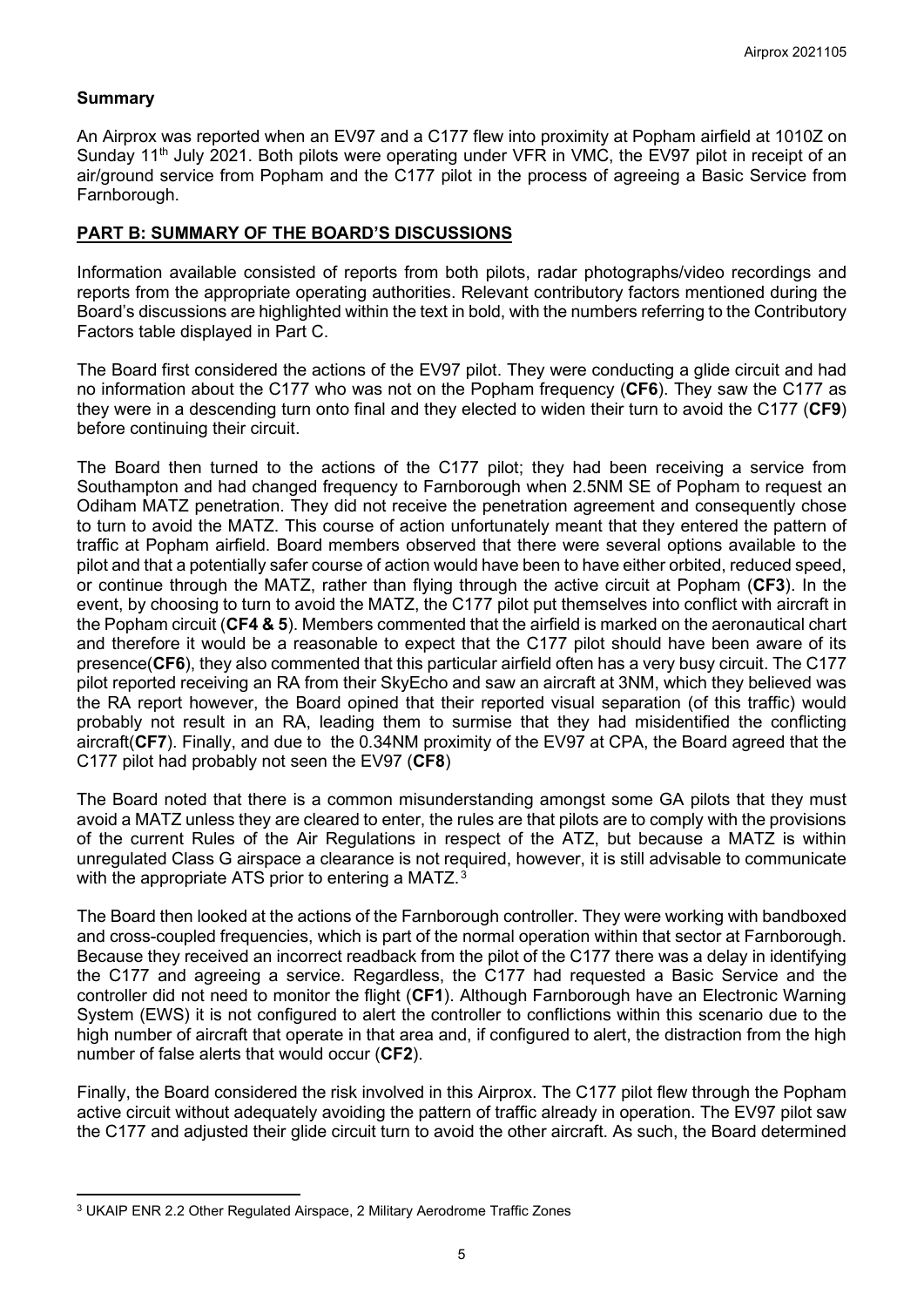that there was no risk of collision, but they considered that safety had been degraded and consequently, the Board assigned a Risk Category C to this Airprox.

# **PART C: ASSESSMENT OF CONTRIBUTORY FACTORS AND RISK**

#### Contributory Factors:

|           | 2021105                                                               |                                                     |                                                                                                                                                  |                                                                                          |  |
|-----------|-----------------------------------------------------------------------|-----------------------------------------------------|--------------------------------------------------------------------------------------------------------------------------------------------------|------------------------------------------------------------------------------------------|--|
| <b>CF</b> | <b>Factor</b>                                                         | <b>Description</b>                                  | <b>ECCAIRS Amplification</b>                                                                                                                     | <b>UKAB Amplification</b>                                                                |  |
|           | <b>Ground Elements</b>                                                |                                                     |                                                                                                                                                  |                                                                                          |  |
|           | • Situational Awareness and Action                                    |                                                     |                                                                                                                                                  |                                                                                          |  |
| 1         | Contextual                                                            | • ANS Flight Information<br>Provision               | Provision of ANS flight information                                                                                                              | The ATCO/FISO was not required<br>to monitor the flight under a Basic<br>Service         |  |
|           | • Electronic Warning System Operation and Compliance                  |                                                     |                                                                                                                                                  |                                                                                          |  |
| 2         | Technical                                                             | • Conflict Alert System<br>Failure                  | Conflict Alert System did not function as<br>expected                                                                                            | The Conflict Alert system did not<br>function or was not utilised in this<br>situation   |  |
|           | <b>Flight Elements</b>                                                |                                                     |                                                                                                                                                  |                                                                                          |  |
|           |                                                                       | • Regulations, Processes, Procedures and Compliance |                                                                                                                                                  |                                                                                          |  |
| 3         | Human<br>Factors                                                      | $\bullet$ Use of<br>policy/Procedures               | Events involving the use of the relevant policy<br>or procedures by flight crew                                                                  | Regulations and/or procedures<br>not complied with                                       |  |
|           | <b>. Tactical Planning and Execution</b>                              |                                                     |                                                                                                                                                  |                                                                                          |  |
| 4         | Human<br>Factors                                                      | • Insufficient<br>Decision/Plan                     | Events involving flight crew not making a<br>sufficiently detailed decision or plan to meet<br>the needs of the situation                        | Inadequate plan adaption                                                                 |  |
| 5         | Human<br>Factors                                                      | · Monitoring of<br>Environment                      | Events involving flight crew not to<br>appropriately monitoring the environment                                                                  | Did not avoid/conform with the<br>pattern of traffic already formed                      |  |
|           | <b>• Situational Awareness of the Conflicting Aircraft and Action</b> |                                                     |                                                                                                                                                  |                                                                                          |  |
| 6         | Contextual                                                            | • Situational Awareness<br>and Sensory Events       | Events involving a flight crew's awareness and<br>perception of situations                                                                       | Pilot had no, late, or only generic,<br><b>Situational Awareness</b>                     |  |
|           | <b>• Electronic Warning System Operation and Compliance</b>           |                                                     |                                                                                                                                                  |                                                                                          |  |
| 7         | Human<br>Factors                                                      | • Response to Warning<br>System                     | An event involving the incorrect response of<br>flight crew following the operation of an<br>aircraft warning system                             | CWS misinterpreted, not optimally<br>actioned or CWS alert expected<br>but none reported |  |
|           |                                                                       | • See and Avoid                                     |                                                                                                                                                  |                                                                                          |  |
| 8         | Human<br>Factors                                                      | • Monitoring of Other<br>Aircraft                   | Events involving flight crew not fully<br>monitoring another aircraft                                                                            | Non-sighting or effectively a non-<br>sighting by one or both pilots                     |  |
| 9         | Human<br>Factors                                                      | • Perception of Visual<br>Information               | Events involving flight crew incorrectly<br>perceiving a situation visually and then taking<br>the wrong course of action or path of<br>movement | Pilot was concerned by the<br>proximity of the other aircraft                            |  |

#### Degree of Risk: C.

#### Safety Barrier Assessment<sup>[4](#page-5-0)</sup>

In assessing the effectiveness of the safety barriers associated with this incident, the Board concluded that the key factors had been that:

# **Ground Elements:**

<span id="page-5-0"></span><sup>&</sup>lt;sup>4</sup> The UK Airprox Board scheme for assessing the Availability, Functionality and Effectiveness of safety barriers can be found on the **UKAB Website**.